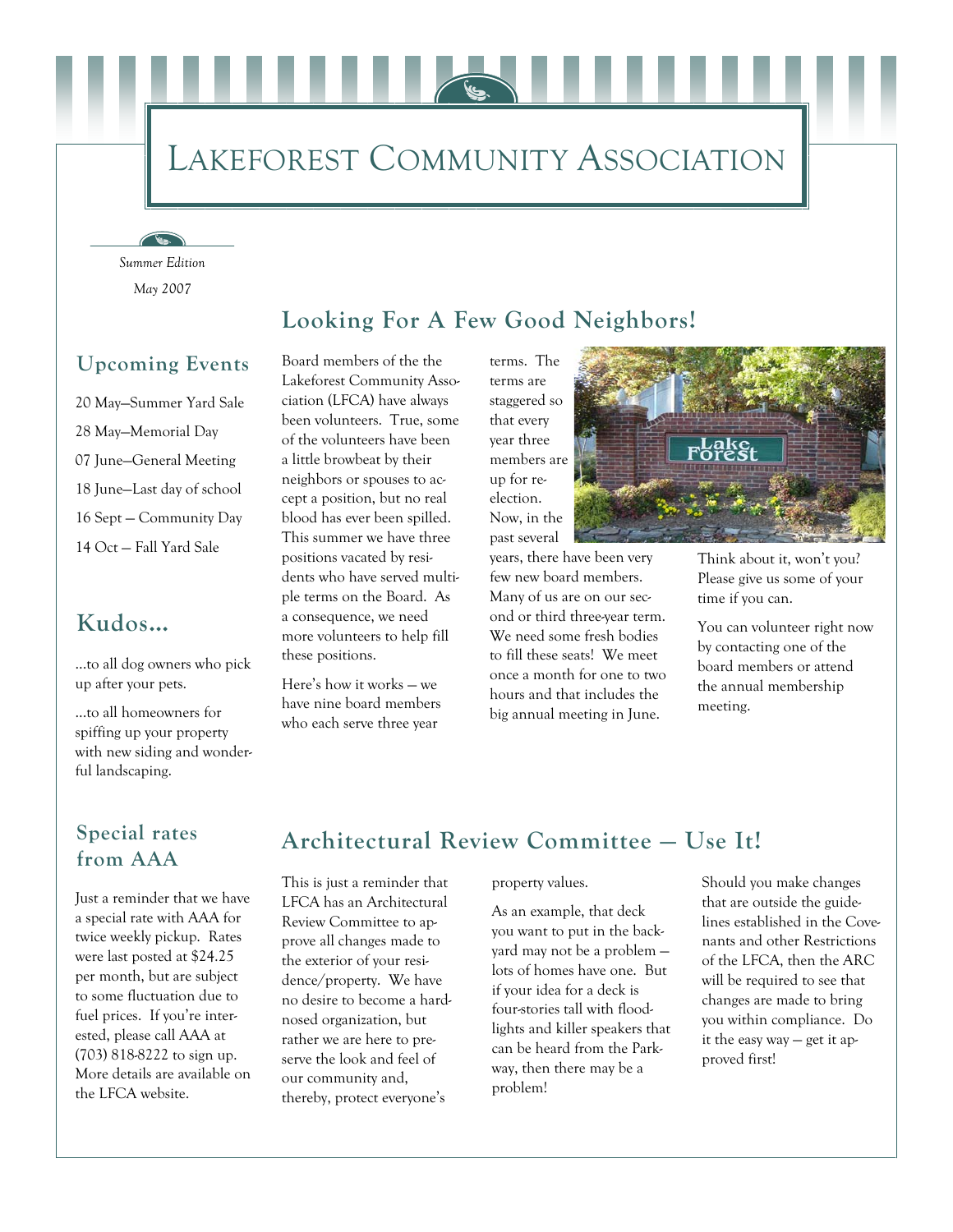#### **FYI — Racial Graffiti in the Neighborhood**

Two homes were struck by vandals late in 2006 along Maritime Lane. The unknown persons spray painted racial slurs on the garage door of one homeowner and left their marking on at least one car and the sidewalk. The Fairfax County Police Department was called and officers responded to the scene.

This is not the first time LFCA has been struck by graffiti. Several spots on the north end of Maritime Lane were also "tagged" about one

month earlier. If you're out and about late at night particularly in the coming months as the weather gets warmer — keep your eyes out for people being where they don't belong.

As a reminder, we've also had several incidents where items have walked out of homeowner's garages because the door was left open overnight. Don't forget to have someone check and make sure the door is closed before turning in for the night.

#### **Annual Meeting to be Held in June**

The LFCA annual meeting will be held on June 7 at the Pohick Regional Library. Topics for discussion at this meeting will include the annual budget, election of new board members, and a review of ARC projects.

If you have any topics you would like to have discussed, this would be the time. If you like, you can get in touch with a board member and we can place you on the Agenda, or just feel free to ask your question from the floor. Our meeting is informal and brief. We try to start promptly at

7:00 PM and we have to be out of the room by 8:45 since the library closes at 9:00.

If you'd like to see copies of the minutes from previous General Meetings or any of our monthly Board Meeting, please visit our community web site —

www.lakeforestcommunity.org



# **LFCA**

**Annual Meeting** 

**Pohick Regional Library June 7, 2007 7:00 PM** 

## **We Do It For Free: Painting House Numbers on the Curb**

It's been at least three years since the house numbers have been painted on curbs throughout the community. One of the reserve funds the Association maintains is for redoing the house numbers on a periodic basis.

Some of the numbers still look nearly new, but others are barely visible. Since we have the reserve fund on a three-year cycle, we will be looking for a contractor to redo the numbers early this summer.

Remember, your dues to LFCA already pay for this service. Don't forget about this and succumb to one of the flyers that will start showing up in the next month or two.



#### **Note from the Treasury**

Financially, we maintain a sound, but not excessive position. The Community has established reserve funds for recurring expenses such as trails maintenance, trees, and curb painting of addresses. We are striving to get these to levels required by the State of Virginia. Some of these funds are kept in a checking account to

which we have ready access if the need arises. In addition, we also have a modest amount of reserves set aside in four CDs with staggered maturity dates. Details are discussed during each of our monthly board meetings and the Budget is approved during the annual General Meeting in June. Minutes of all these meeting can be

found on our web site.

Our budget for 2007 is nearly identical to last year. As a result, dues remained at \$75.00 for this year. Dues letters were mailed in early February with a due date of April 1, 2007. Deployed military with APO addresses had an automatic one-month extension for dues payments.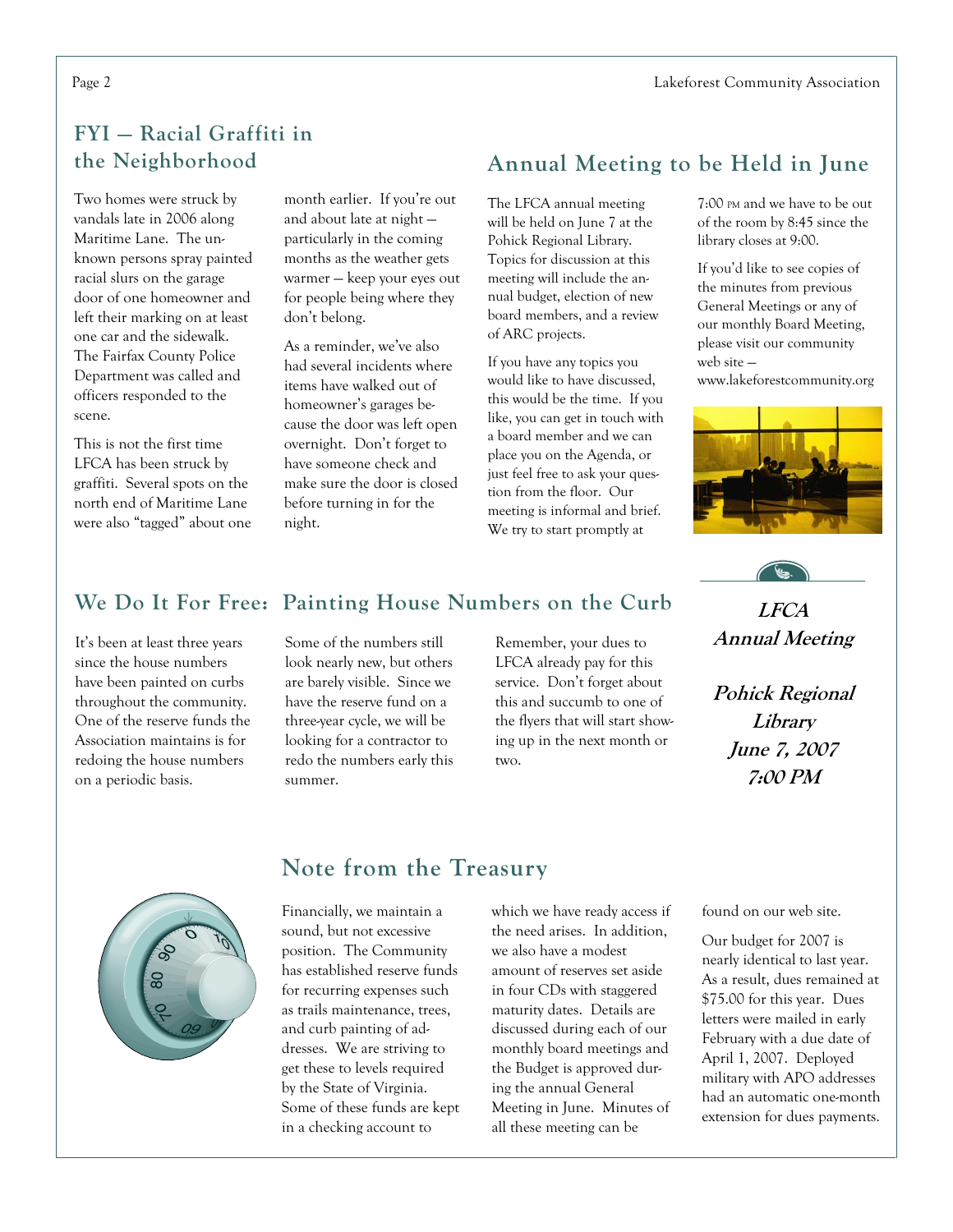#### Summer Edition Page 3



*Cats, Dogs, and Ferrets! All can get a rabies shot at the Fairfax County Animal Shelter* 

#### **A Reminder from Fairfax County**

The county asked us to remind our residents of the requirement for a license for all dogs over the age of four months. Not only is it required by County Ordinance, but it can also be an important identification in the event that a pet strays from its owner.

Proof of a current rabies vaccination is required to purchase a license and Fair-

fax County Animal Services has planned several low-cost rabies vaccination clinics in 2007 for dogs, cats, and ferrets. The rabies clinics for 2007 will be conducted at the Fairfax County Animal Shelter, 4500 West Ox Road, Fairfax, VA 22030. The remaining scheduled dates for 2007 are May 20, July 15, September 16, and November 18. Cost is

#### \$10.00 per pet.

Dog licenses are on sale at the shelter or the Department of Taxation, 12000 Government Center Parkway, Fairfax. Licenses for neutered animals are \$5 and those for "unaltered" dogs are \$10. Additional information can be found at:

http://www.fairfaxcounty.gov/dta/ dog\_licenses.htm

#### **Dues are Due**

The annual dues statements were mailed out in February and are now overdue. Our budget for this year is planned to be about the same as last year so we've kept the dues at \$75.00. If you haven't put them in the mail yet, then there is an additional \$5.00 for every 30 days the dues are late.



*Dues remain at \$75 per year.* 

#### **Habitat for Humanity ReStore**

Are you familiar with the Northern Virginia Habitat ReStore? The ReStore is a building and home improvement material resale shop in Alexandria. Their entire inventory is donated by local businesses and individuals and that's how they are able to offer prices at 50 to 90% below retail prices.

The success of the ReStore relies on its donors and its customers, that's why they would like our community to be aware of what they do. If you're thinking of remodeling and are stuck with a

budget or upgrading your appliances and don't know what to do with the old ones, the ReStore is the answer!

Donating materials to the ReStore helps builders, contractors, and individuals dispose of usable, excess or unwanted materials that are in good condition in a way that offers tax savings to donors. Convenient pickup service is available, and all donations are tax-deductible. Call (703) 360-6700 to schedule a pick-up or e-mail restoreinfo@habitatnova.org to learn more.



*Convenient pickup service is available for useable donations.* 

#### **Water Line Replacement Program from Dominion Power**

Several homeowners have asked us about this plan from a subsidiary of Dominion Power. Details are on the Dominion Power web page, but the gist is that for \$3.25

per month, Dominion Products and Services, Inc. will insure the line running from your house out to the street. The premium depends on the insured length. For \$3.25, the length cannot exceed 125 feet and the upper limit on repairs is set at \$1,500.00. Dominion Products and Services will insure water line lengths up to 500 feet.. Visit the site and

see if this might be an option that would interest you. They make it easy and tack the payment on your normal monthly electric bill.